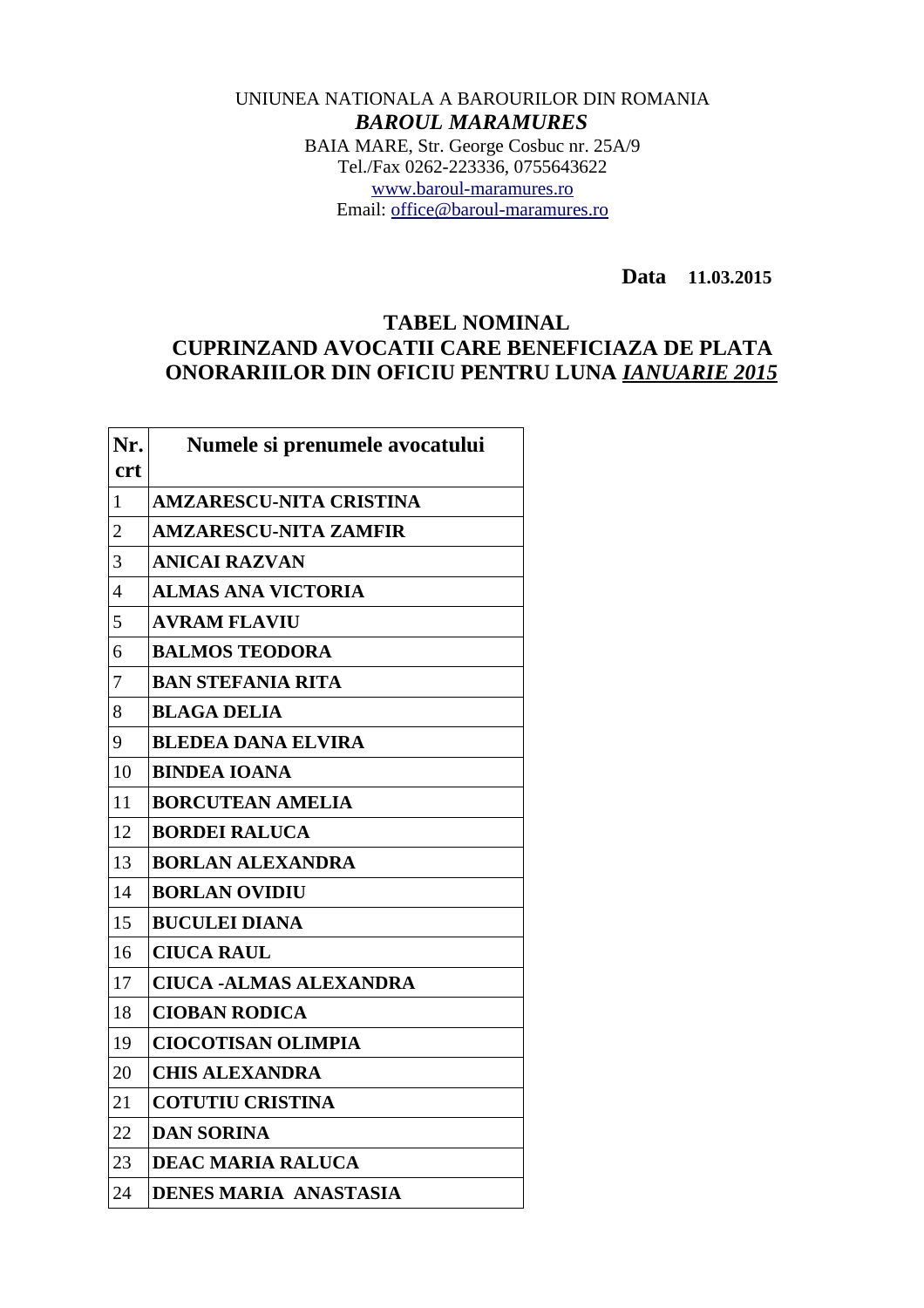| 25 | <b>DOMSA ANGELICA</b>           |
|----|---------------------------------|
| 26 | <b>DRAGOMIR IULIANA</b>         |
| 27 | <b>GALEA-SZEREMI GABRIEL</b>    |
| 28 | <b>GIURGIU ADRIAN</b>           |
| 29 | <b>GIURGIU LIANA</b>            |
| 30 | <b>GRAD OVIDIU</b>              |
| 31 | <b>GORON ANAMARIA</b>           |
| 32 | <b>GONDOR DAN</b>               |
| 33 | <b>HORGOS RAZVAN</b>            |
| 34 | <b>HOTEA NELICA</b>             |
| 35 | <b>IACOB DIANA</b>              |
| 36 | <b>IANCULUI FLORIN</b>          |
| 37 | <b>INDRE TIMEA</b>              |
| 38 | <b>LEONTE CORNELIA</b>          |
| 39 | <b>LIBOTEAN IONELA</b>          |
| 40 | <b>LUPSE MARINELA</b>           |
| 41 | <b>MARIS ALEXANDRA</b>          |
| 42 | <b>MAROZSAN RALUCA</b>          |
| 43 | <b>MESAROS TOMOIAGA ANDREEA</b> |
| 44 | <b>MIHALI ANISOARA</b>          |
| 45 | <b>MIC SINZIANA-LUIZA</b>       |
| 46 | <b>MOTOC ANDRADA</b>            |
| 47 | <b>NASUI RODICA</b>             |
| 48 | <b>OLAR IULIA</b>               |
| 49 | <b>ONA DANA</b>                 |
| 50 | <b>ONITA IVASCU ADRIAN</b>      |
| 51 | <b>OMOTA GEORGETA</b>           |
| 52 | PETRAN MANUELA                  |
| 53 | <b>PETROVAI GABRIEL</b>         |
| 54 | PETROVAN CRISTINA               |
| 55 | <b>POP PETRE</b>                |
| 56 | <b>POPAN CATALIN</b>            |
| 57 | <b>RADU VALENTIN</b>            |
| 58 | <b>RADU CRISTIAN</b>            |
| 59 | <b>RADU CORINA</b>              |
| 60 | <b>RADU EMIL OVIDIU</b>         |
| 61 | <b>REMES ANCA</b>               |